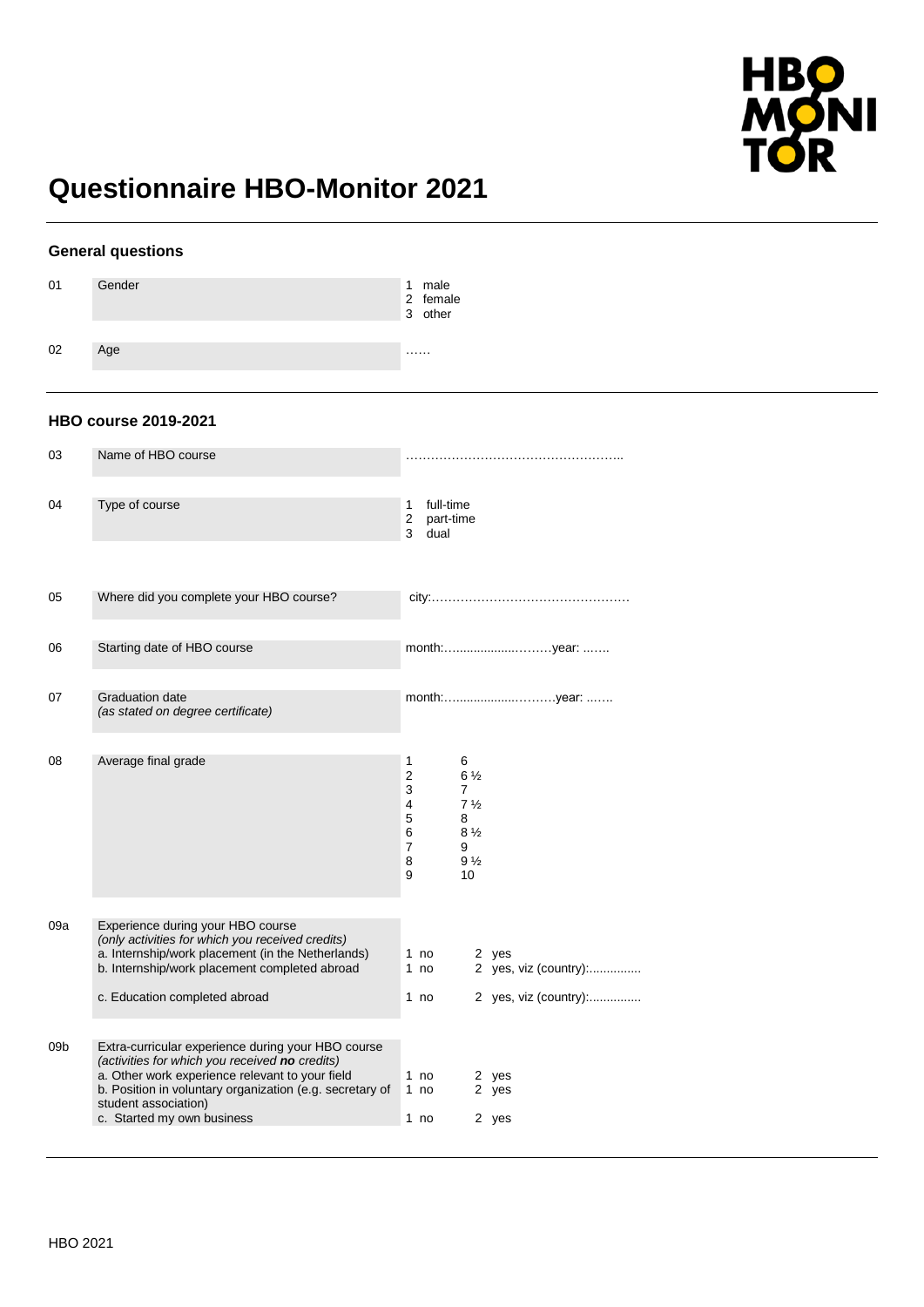### **Prior to HBO course**

|  | 10 | What was your highest level of education prior to your<br>HBO course? |  | Non-academic general senior secondary education (e.g.<br>HAVO)<br>2 Academic senior secondary education (e.g. VWO)<br>3 Vocational senior secondary education (e.g. MBO)<br>4 Higher voc. education Associate degree programme<br>5 Other higher vocational education (e.g. HBO)<br>6 Other, viz.: |  |
|--|----|-----------------------------------------------------------------------|--|----------------------------------------------------------------------------------------------------------------------------------------------------------------------------------------------------------------------------------------------------------------------------------------------------|--|
|--|----|-----------------------------------------------------------------------|--|----------------------------------------------------------------------------------------------------------------------------------------------------------------------------------------------------------------------------------------------------------------------------------------------------|--|

### **After your HBO course**

| 11 | Did you follow any other formal education or training |  |
|----|-------------------------------------------------------|--|
|    | after completing your education?                      |  |
|    | - Excluding short courses or in house training        |  |

| Did you follow any other formal education or training | 1 ves                 |
|-------------------------------------------------------|-----------------------|
| after completing your education?                      | 2 no $\rightarrow$ go |
|                                                       |                       |

2 no *go to question 14*

<<< If you followed more than one other course after graduation, the following questions refer to the course you followed first >>>

| 12a | What is the name of this course?<br>Please indicate school type as well as name of the<br>course.<br>(e.g. Higher vocational education Master of business<br>economics, University Bachelor Psychology)<br>(no short courses) | 4 Higher voc. education, Associate Degree Programme:<br>6 Higher voc. education, Master / Extended<br>Education: |
|-----|-------------------------------------------------------------------------------------------------------------------------------------------------------------------------------------------------------------------------------|------------------------------------------------------------------------------------------------------------------|
| 12b | How well does this course correspond to the HBO<br>course you graduated from in 2018 - 2019?                                                                                                                                  | 1 badly<br>2 moderately<br>3 sufficiently<br>4 well                                                              |
| 13  | Are you still following this course?                                                                                                                                                                                          | 1<br>yes<br>2<br>no, diploma or certificate obtained<br>3<br>no, left without obtaining diploma or certificate   |
| 14  | Did you follow any short courses / in-house training<br>after completing your HBO course?<br>- Other than the course mentioned in the previous<br>question<br>- No hobby courses                                              | 1.<br>yes<br>2 <sub>no</sub>                                                                                     |
| 15  | How long were you unemployed before you found<br>your first job?<br>- if you haven't found a job yet, fill in the total months<br>you have been unemployed so far.                                                            | 1 months<br>2 not applicable; I was not unemployed                                                               |
| 16  | Are you currently looking for (other) paid<br>employment?                                                                                                                                                                     | 1<br>yes<br>2<br>no                                                                                              |
| 17  | Which description fits your <b>current</b> situation best?                                                                                                                                                                    | employment<br>$\mathbf{1}$<br>2<br>study<br>3                                                                    |
| 18  | Are you currently in paid employment?                                                                                                                                                                                         | 1<br>yes<br>2<br>no $\rightarrow$ go to question 37a                                                             |

#### **Current job/activities**

19 Starting date: month:……………. year: ………….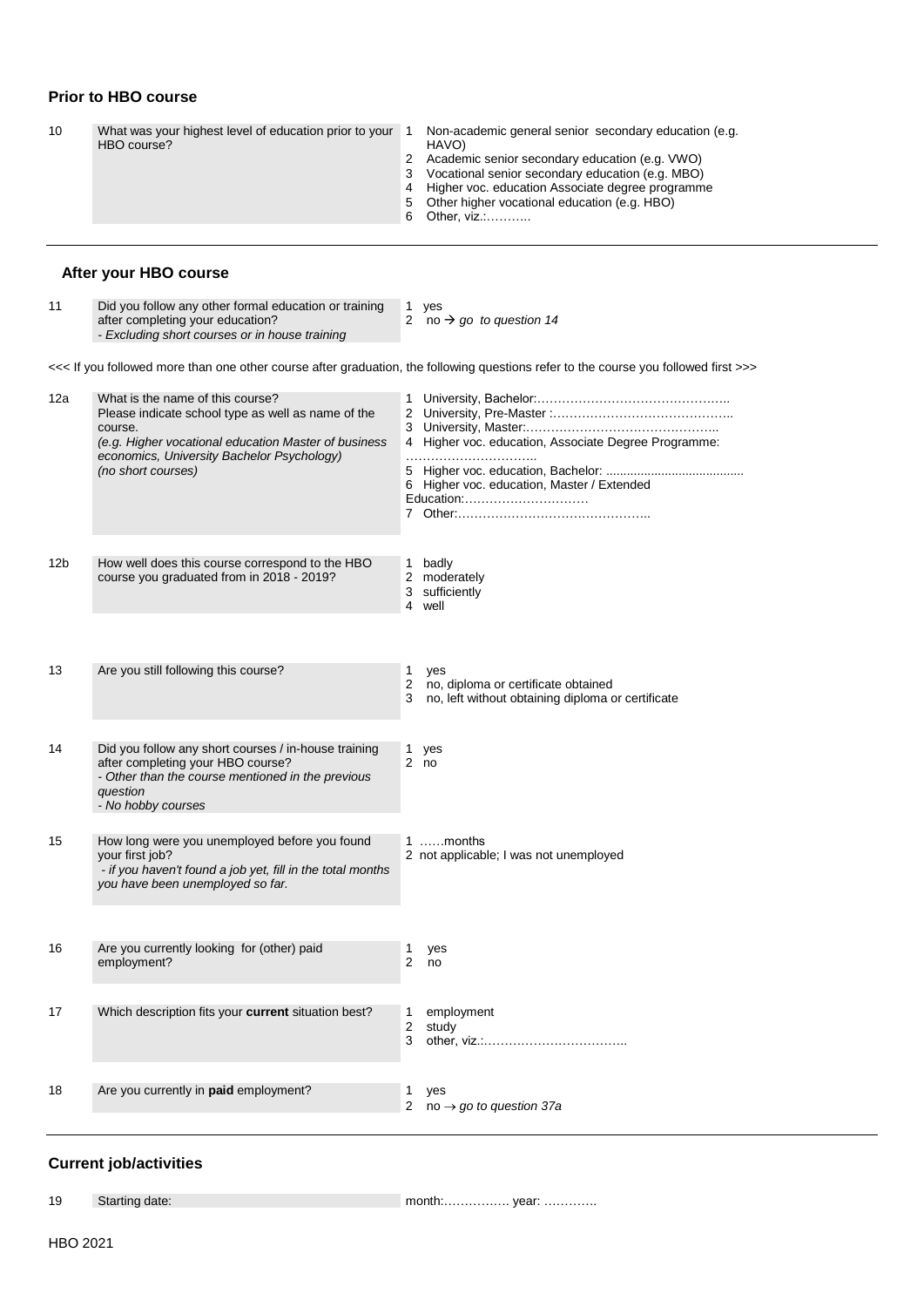| 20 | Your job/occupation                                                                                                                                                                                                      | Main tasks: <b>Main tasks:</b> Main tasks: <b>Main tasks:</b>                                                                                                                                                                                                                                                                                                                                |  |  |  |  |  |
|----|--------------------------------------------------------------------------------------------------------------------------------------------------------------------------------------------------------------------------|----------------------------------------------------------------------------------------------------------------------------------------------------------------------------------------------------------------------------------------------------------------------------------------------------------------------------------------------------------------------------------------------|--|--|--|--|--|
| 21 | The company/organization you work for                                                                                                                                                                                    | Type of company/organization:<br>Kind of product/service:<br>Name of company/organization:                                                                                                                                                                                                                                                                                                   |  |  |  |  |  |
| 22 | Size of the company/organization<br>(also include other branches, if any)                                                                                                                                                | 1 to 9 persons<br>1<br>2 10 to 24 persons<br>3 25 to 49 persons<br>4 50 to 99 persons<br>5 100 to 249 persons<br>6 250 to 999 persons<br>1000 persons or more<br>$7^{\circ}$                                                                                                                                                                                                                 |  |  |  |  |  |
| 23 | In which town do you work?                                                                                                                                                                                               | (if not in the Netherlands) country:                                                                                                                                                                                                                                                                                                                                                         |  |  |  |  |  |
| 24 | Your type of employment:<br>(one answer)                                                                                                                                                                                 | 1<br>salaried employment<br>2 work via commercial 'temping' agency<br>self-employed $\rightarrow$ go to question 26<br>3<br>free-lance $\rightarrow$ go to question 26<br>4<br>assisting in parents'/partner's company<br>5<br>6                                                                                                                                                             |  |  |  |  |  |
| 25 | Type of position                                                                                                                                                                                                         | 1<br>permanent position<br>2 temporary position (with prospect of permanent<br>position)<br>3 temporary position (without prospect of permanent<br>position)<br>not applicable<br>4                                                                                                                                                                                                          |  |  |  |  |  |
| 26 | What minimum required level of education was set by<br>your employer for your current job/activities?<br>(If self-employed or free-lance: the question refers to<br>the level of education required by your main client) | 1<br>university education, master<br>2<br>university education, bachelor<br>3<br>higher vocational education, master<br>4<br>higher vocational education, bachelor<br>5<br>higher vocational education, associate degree<br>senior secondary education (e.g. HAVO/VWO)<br>6<br>vocational secondary education (e.g. MBO)<br>7<br>junior secondary education (e.g. VMBO) or no education<br>8 |  |  |  |  |  |
| 27 | Which field of study was required by your employer<br>for your current job/activities?<br>(If self-employed or free-lance: the question refers to<br>the field of study required by your main client)                    | my own field<br>1<br>2<br>my own or a related field<br>3<br>another field<br>no particular field<br>4                                                                                                                                                                                                                                                                                        |  |  |  |  |  |
| 28 | Do you supervise other employees?                                                                                                                                                                                        | yes, I supervise  people<br>1<br>$\overline{2}$<br>no                                                                                                                                                                                                                                                                                                                                        |  |  |  |  |  |
| 29 | Average number of working hours<br>(teachers: 1 teaching hour = 1.5 working hours)                                                                                                                                       | Regular/contractual working hours in main job<br>hours per week<br>Overtime hours in main job<br>hours per week<br>Working hours in other paid job(s)<br>hours per week                                                                                                                                                                                                                      |  |  |  |  |  |
| 30 | Gross income                                                                                                                                                                                                             |                                                                                                                                                                                                                                                                                                                                                                                              |  |  |  |  |  |
|    | If your salary is not paid out in Euros, please indicate<br>in which monetary unit you receive your salary.                                                                                                              | 1) Euro's<br>2) Andere munteenheid                                                                                                                                                                                                                                                                                                                                                           |  |  |  |  |  |
|    |                                                                                                                                                                                                                          | Welke andere munteenheid?                                                                                                                                                                                                                                                                                                                                                                    |  |  |  |  |  |
|    | Gross income:<br>From contractual working hours in main job<br>(bonuses and extra allowances included)                                                                                                                   | approximately  EURO per month                                                                                                                                                                                                                                                                                                                                                                |  |  |  |  |  |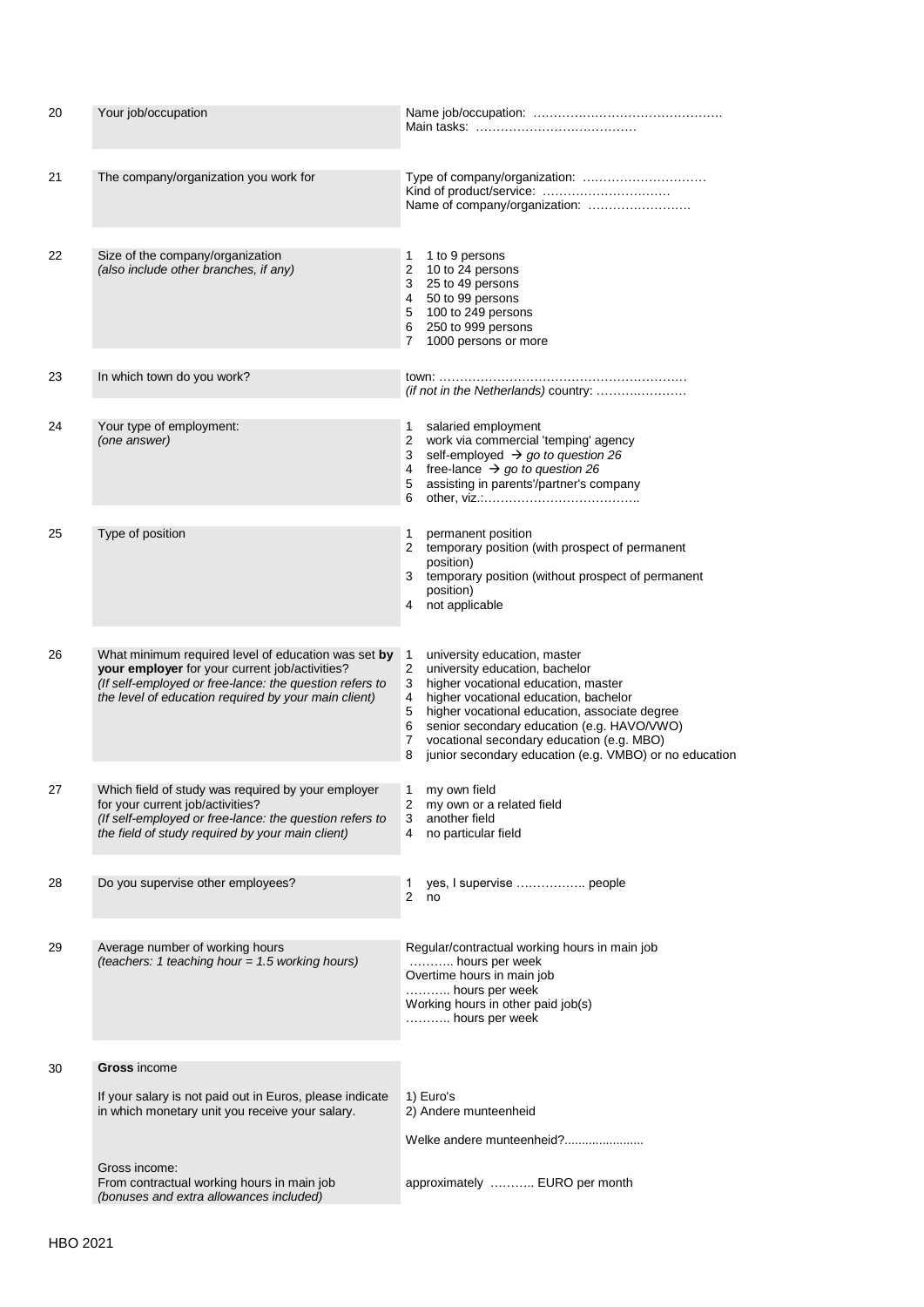From overtime hours in main job

From other paid job(s)

approximately ……….. EURO per month

approximately ……….. EURO per month

#### **Your opinion about your current job/activities**

| 31 | How well does the HBO course you followed<br>correspond to your current position/activities?     | 1<br>2<br>3<br>4 | well | badly<br>moderately<br>sufficiently                   |              |   |                |
|----|--------------------------------------------------------------------------------------------------|------------------|------|-------------------------------------------------------|--------------|---|----------------|
|    |                                                                                                  |                  |      |                                                       |              |   |                |
| 32 | To what extent are your capacities utilized in your<br>current job/activities?                   | 1                |      | not at all $\lt$ > to a large extent<br>$\mathcal{P}$ | 3            | 4 | 5              |
|    |                                                                                                  |                  |      |                                                       |              |   |                |
| 33 | To what extent do you lack capacities necessary for<br>carrying out your current job/activities? | 1                |      | not at all $\lt$ > to a large extent<br>$2^{\circ}$   | $\mathbf{3}$ | 4 | 5              |
|    |                                                                                                  |                  |      |                                                       |              |   |                |
| 34 | Does your job provide good career opportunities?                                                 | 1                |      | almost none<br>$2^{\circ}$                            | <-><br>3     | 4 | very many<br>5 |
|    |                                                                                                  |                  |      |                                                       |              |   |                |
| 35 | How satisfied are you with your current job/activities?                                          | 1                |      | very dissatisfied $\le$ > very satisfied<br>2         | 3            | 4 | 5              |

#### **Your opinion about your HBO course**

| 36 | Please indicate how satisfied you are with:                                                         |        |                                            |                     | very dissatisfied <-> very satisfied    |                                                  |  |  |  |
|----|-----------------------------------------------------------------------------------------------------|--------|--------------------------------------------|---------------------|-----------------------------------------|--------------------------------------------------|--|--|--|
|    | a. your course in general?<br>b. the preparation for your professional (future)<br>career?          | 1<br>1 | 2<br>$\overline{2}$                        | 3<br>3              | 4<br>4                                  | 5<br>5                                           |  |  |  |
|    | c. the content of your course?<br>d. the embedding of practically-orientated research in<br>course? | 1<br>1 | 2<br>$\mathfrak{p}$                        | 3<br>$\overline{3}$ | 4<br>4                                  | 5<br>5                                           |  |  |  |
|    | e. your lecturers?<br>f. the information during the course on career<br>opportunities?              | 1<br>1 | $\overline{c}$<br>$\mathfrak{p}$           | 3<br>3              | 4<br>4                                  | 5<br>5                                           |  |  |  |
|    |                                                                                                     |        |                                            |                     |                                         |                                                  |  |  |  |
| 37 | To what extent does your HBO course provide a good not at all <-> to a large extent<br>basis:       |        |                                            |                     |                                         |                                                  |  |  |  |
|    | a. for starting work?<br>b. for the further development of knowledge and<br>skills?                 | 1<br>1 | $\frac{2}{2}$                              | 3<br>3              | 4<br>4                                  | 5<br>5                                           |  |  |  |
|    |                                                                                                     |        |                                            |                     |                                         |                                                  |  |  |  |
| 38 | Indicate your opinion about your HBO course<br>in terms of:                                         |        |                                            |                     |                                         |                                                  |  |  |  |
|    | a. scope                                                                                            | 1      | 2<br>3                                     | 4                   | 5                                       | much too narrow $\le$ > much too broad<br>6<br>7 |  |  |  |
|    | b. depth                                                                                            | 1      | 3<br>2                                     | 4                   | 5                                       | much too shallow <-> much too deep<br>6<br>7     |  |  |  |
|    | c. difficulty                                                                                       | 1      | $\mathfrak{p}$<br>3                        | 4                   | much too low $\le$ > much too high<br>5 | 7<br>6                                           |  |  |  |
|    | d. balance between theory and practice                                                              | 1      | much too theoretical<br>$\mathcal{P}$<br>3 | 4                   | 5                                       | <-> much too practice-based<br>6<br>7            |  |  |  |
|    |                                                                                                     |        |                                            |                     |                                         |                                                  |  |  |  |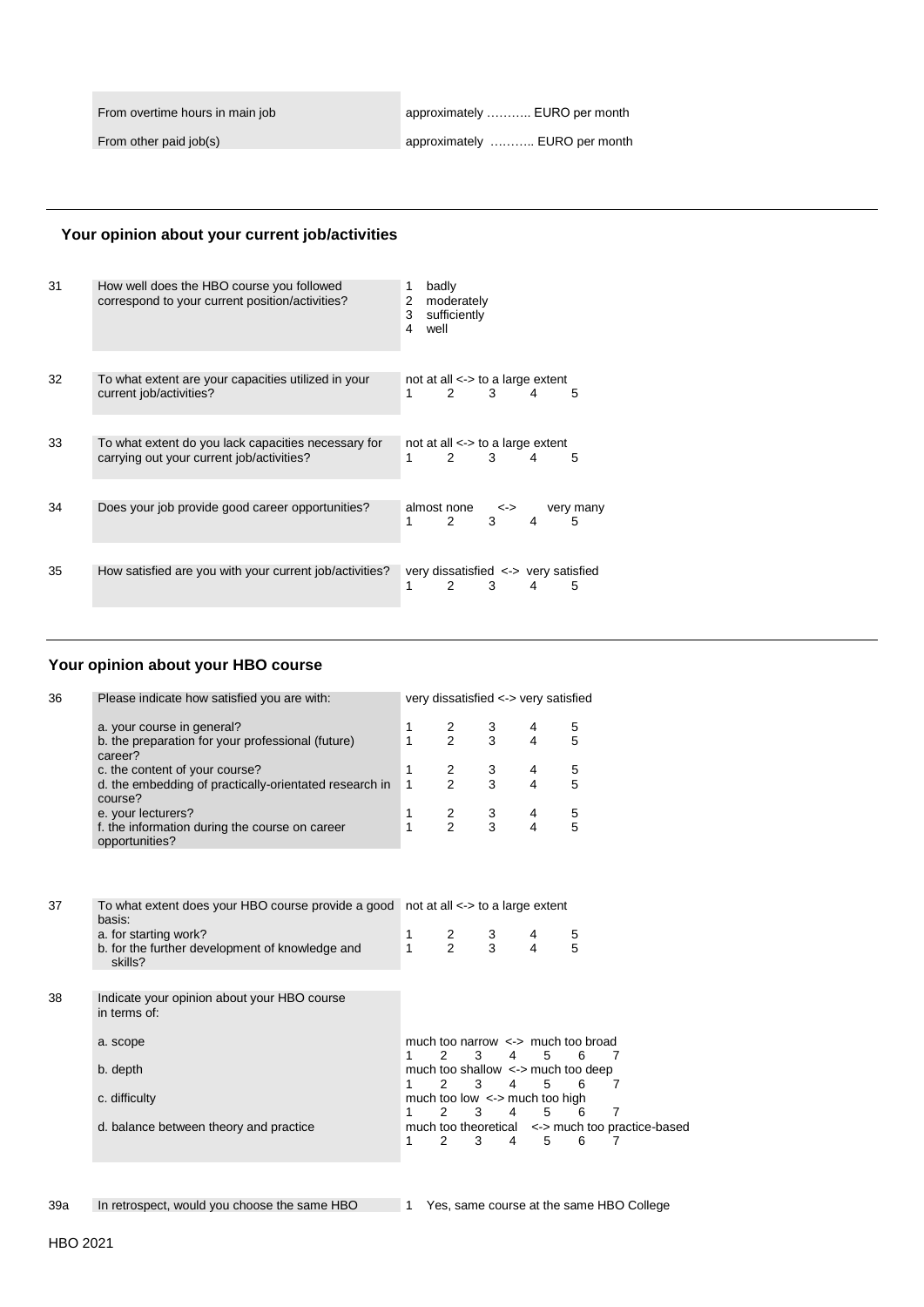|                 | course again?                                                                                                                                                                                                | $\rightarrow$ go to question 39c<br>2 Yes, same course, but at another HBO College, namely:<br>$\ldots$ (name HBO College)<br>No, a different course at the same HBO College, namely<br>the course.<br>4 No, a different course at another HBO College or<br>university, namely<br>the course: $\dots$<br>No, I would not study at all $\rightarrow$ go to question 39c<br>5 |
|-----------------|--------------------------------------------------------------------------------------------------------------------------------------------------------------------------------------------------------------|------------------------------------------------------------------------------------------------------------------------------------------------------------------------------------------------------------------------------------------------------------------------------------------------------------------------------------------------------------------------------|
| 39 <sub>b</sub> | Why would you choose another course/another HBO<br>College or university?                                                                                                                                    |                                                                                                                                                                                                                                                                                                                                                                              |
| 39 <sub>c</sub> | Would you recommend your HBO course to friends,<br>family or colleagues?                                                                                                                                     | Definitely not<br>1<br>2 Probably not<br>Maybe<br>3<br>4 Probably<br>Definitely<br>5                                                                                                                                                                                                                                                                                         |
| 39d             | Please put any further suggestions on how to improve<br>the HBO course you followed in the textbox.<br>(e.g. What did you miss during the course, what<br>should be done differently or what was redundant?) |                                                                                                                                                                                                                                                                                                                                                                              |

## **Knowledge and skills**

| 40 | Below you find a number of aspects that may be important for carrying out a job.<br>For each aspect, please indicate:<br>a. the level required for your current job/ activities<br>(if you are in paid employment)<br>b. your own level |                             |                                                                            |        |
|----|-----------------------------------------------------------------------------------------------------------------------------------------------------------------------------------------------------------------------------------------|-----------------------------|----------------------------------------------------------------------------|--------|
|    | Knowledge of::                                                                                                                                                                                                                          | $base \leftarrow > execute$ |                                                                            |        |
|    | Your own field or discipline                                                                                                                                                                                                            |                             |                                                                            |        |
|    | The level required for your current job/activities<br>Your own level                                                                                                                                                                    |                             | 1 2 3 4 5<br>1 2 3 4 5                                                     |        |
|    | Other fields or disciplines<br>The level required for your current job/activities                                                                                                                                                       |                             |                                                                            |        |
|    | Your own level                                                                                                                                                                                                                          | 1                           | $2 \quad 3 \quad 4 \quad 5$<br>$1 \t2 \t3 \t4 \t5$                         |        |
|    | Methods and techniques for practically-orientated research<br>The level required for your current job/activities                                                                                                                        |                             | 1 2 3 4 5                                                                  |        |
|    | Your own level                                                                                                                                                                                                                          |                             | $1 \t2 \t3 \t4 \t5$                                                        |        |
|    | Ability to                                                                                                                                                                                                                              |                             |                                                                            |        |
|    | Use information and communication technology<br>The level required for your current job/activities<br>Your own level                                                                                                                    |                             | $\begin{array}{cccccc} 1 & 2 & 3 & 4 & 5 \\ 1 & 2 & 3 & 4 & 5 \end{array}$ |        |
|    | Reason logically                                                                                                                                                                                                                        |                             |                                                                            |        |
|    | The level required for your current job/activities<br>Your own level                                                                                                                                                                    |                             | $\begin{array}{cccccc} 1 & 2 & 3 & 4 & 5 \\ 1 & 2 & 3 & 4 & 5 \end{array}$ |        |
|    | Work within a budget, plan or guideline                                                                                                                                                                                                 |                             |                                                                            |        |
|    | The level required for your current job/activities<br>Your own level                                                                                                                                                                    |                             | $\begin{array}{cccccc} 1 & 2 & 3 & 4 & 5 \\ 1 & 2 & 3 & 4 & 5 \end{array}$ |        |
|    | Come up with new ideas and solutions<br>The level required for your current job/activities                                                                                                                                              |                             |                                                                            |        |
|    | Your own level                                                                                                                                                                                                                          |                             | 1 2 3 4 5<br>1 2 3 4 5                                                     |        |
|    | Learn new things<br>The level required for your current job/activities                                                                                                                                                                  |                             |                                                                            |        |
|    | Your own level                                                                                                                                                                                                                          | $\mathbf{1}$                | $\begin{array}{ccc} 2 & 3 & 4 \\ 2 & 3 & 4 \end{array}$                    | 5<br>5 |
|    |                                                                                                                                                                                                                                         |                             |                                                                            |        |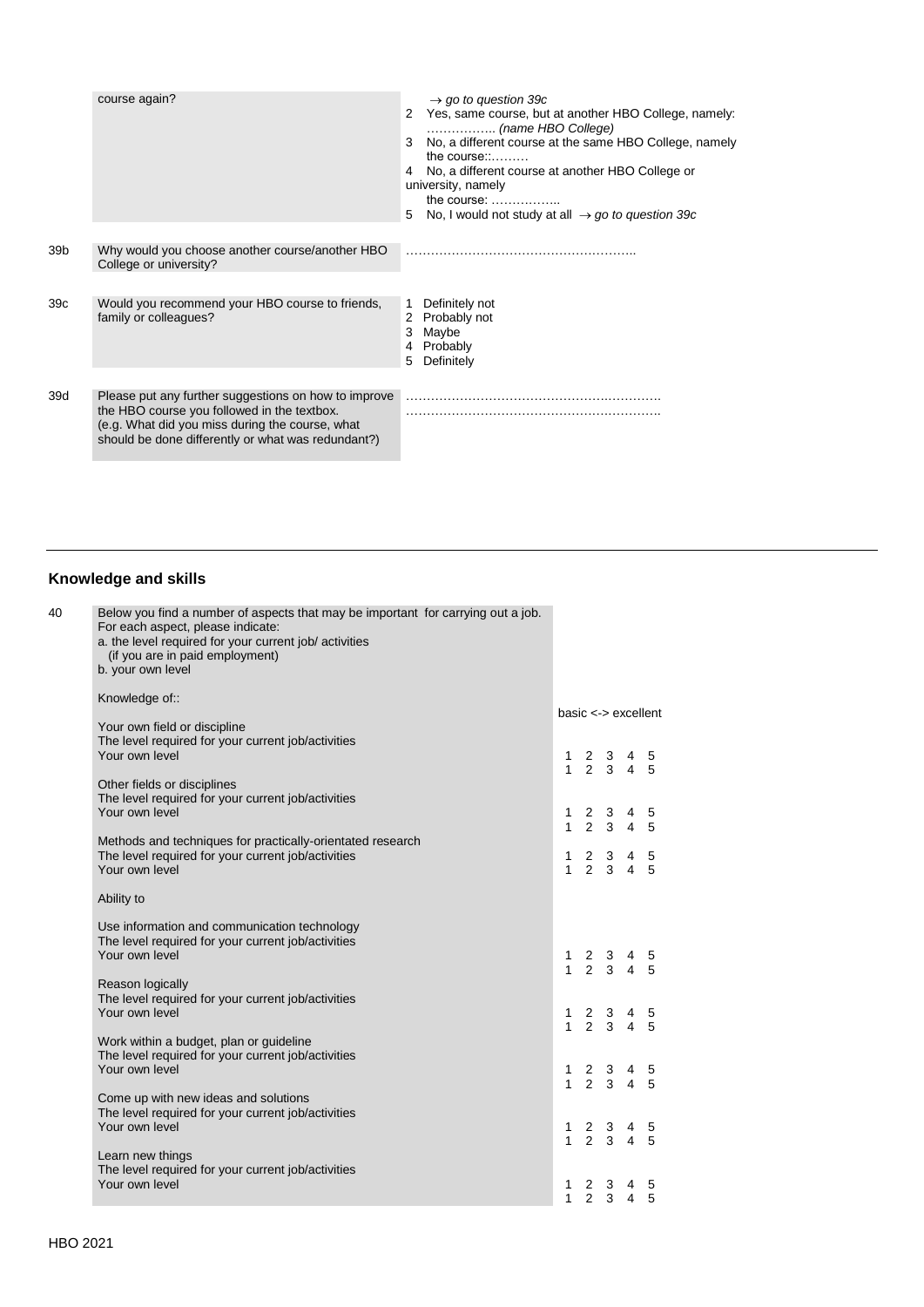| Make your meaning clear to others<br>The level required for your current job/activities<br>Your own level |  | $\begin{array}{cccccc} 1 & 2 & 3 & 4 & 5 \\ 1 & 2 & 3 & 4 & 5 \end{array}$ |  |
|-----------------------------------------------------------------------------------------------------------|--|----------------------------------------------------------------------------|--|
| Cooperate productively with others<br>The level required for your current job/activities                  |  |                                                                            |  |
| Your own level                                                                                            |  | $\begin{array}{cccccc} 1 & 2 & 3 & 4 & 5 \\ 1 & 2 & 3 & 4 & 5 \end{array}$ |  |
| Perform your work without supervision<br>The level required for your current job/activities               |  |                                                                            |  |
| Your own level                                                                                            |  | $\begin{array}{cccccc} 1 & 2 & 3 & 4 & 5 \\ 1 & 2 & 3 & 4 & 5 \end{array}$ |  |
| Think analytically<br>The level required for your current job/activities                                  |  |                                                                            |  |
| Your own level                                                                                            |  | $\begin{array}{cccccc} 1 & 2 & 3 & 4 & 5 \\ 1 & 2 & 3 & 4 & 5 \end{array}$ |  |

#### **In conclusion**

| 41  | Country of birth:                                                                                                                                                                                                                                                                                                                                                                                                                                                                                                                                                                                                                                                                                                                                                   | Your country of birth:<br>1 Netherlands<br>2 Another country, viz.:<br>Your father's country of birth:<br>1 Netherlands<br>2 Another country, viz.:<br>Your mother's country of birth:<br>1 Netherlands<br>2 Another country, viz.: |
|-----|---------------------------------------------------------------------------------------------------------------------------------------------------------------------------------------------------------------------------------------------------------------------------------------------------------------------------------------------------------------------------------------------------------------------------------------------------------------------------------------------------------------------------------------------------------------------------------------------------------------------------------------------------------------------------------------------------------------------------------------------------------------------|-------------------------------------------------------------------------------------------------------------------------------------------------------------------------------------------------------------------------------------|
| 42a | Where do you live now?                                                                                                                                                                                                                                                                                                                                                                                                                                                                                                                                                                                                                                                                                                                                              |                                                                                                                                                                                                                                     |
| 42b | Where did you live at the age of 16?                                                                                                                                                                                                                                                                                                                                                                                                                                                                                                                                                                                                                                                                                                                                |                                                                                                                                                                                                                                     |
| 42c | Where did you live during the last year of your HBO<br>education?                                                                                                                                                                                                                                                                                                                                                                                                                                                                                                                                                                                                                                                                                                   |                                                                                                                                                                                                                                     |
| 43  | In future, would you:<br>a. like to receive general information per e-mail from<br>your HBO College?<br>b. like to receive a short summary of the results of this<br>survey per e-mail?<br>c. be willing to participate in further research?<br>d. like to receive information from your college by e-<br>mail regarding further training/retraining?<br>e. Like to receive information from your college by e-<br>mail regarding supervising interns?<br>f. openstaan voor gastdocentschap of het geven<br>van voorlichting namens uw hogeschool?<br>f. Be open to guest lectureship or provide information<br>on behalf of your college?<br>g.<br>g. Like to receive information from your college by e-<br>mail about something else?<br>Specify something else: | 1 yes<br>2 <sub>no</sub><br>2 <sub>no</sub><br>1 yes<br>2 no<br>1 yes<br>2 <sub>no</sub><br>1 yes<br>2 <sub>no</sub><br>1 yes<br>1 yes<br>2 <sub>no</sub><br>2 <sub>no</sub><br>1 yes                                               |
| 44  | Could you please fill in your e-mail address for this<br>purpose?<br>The e-mail address will only be used for purposes<br>specified by you.                                                                                                                                                                                                                                                                                                                                                                                                                                                                                                                                                                                                                         |                                                                                                                                                                                                                                     |
| 45a | Do you still maintain contact with your HBO College?                                                                                                                                                                                                                                                                                                                                                                                                                                                                                                                                                                                                                                                                                                                | Yes<br>1<br>2 No, $\rightarrow$ go to question 46                                                                                                                                                                                   |
| 45b | Do you still maintain contact with your HBO College                                                                                                                                                                                                                                                                                                                                                                                                                                                                                                                                                                                                                                                                                                                 |                                                                                                                                                                                                                                     |